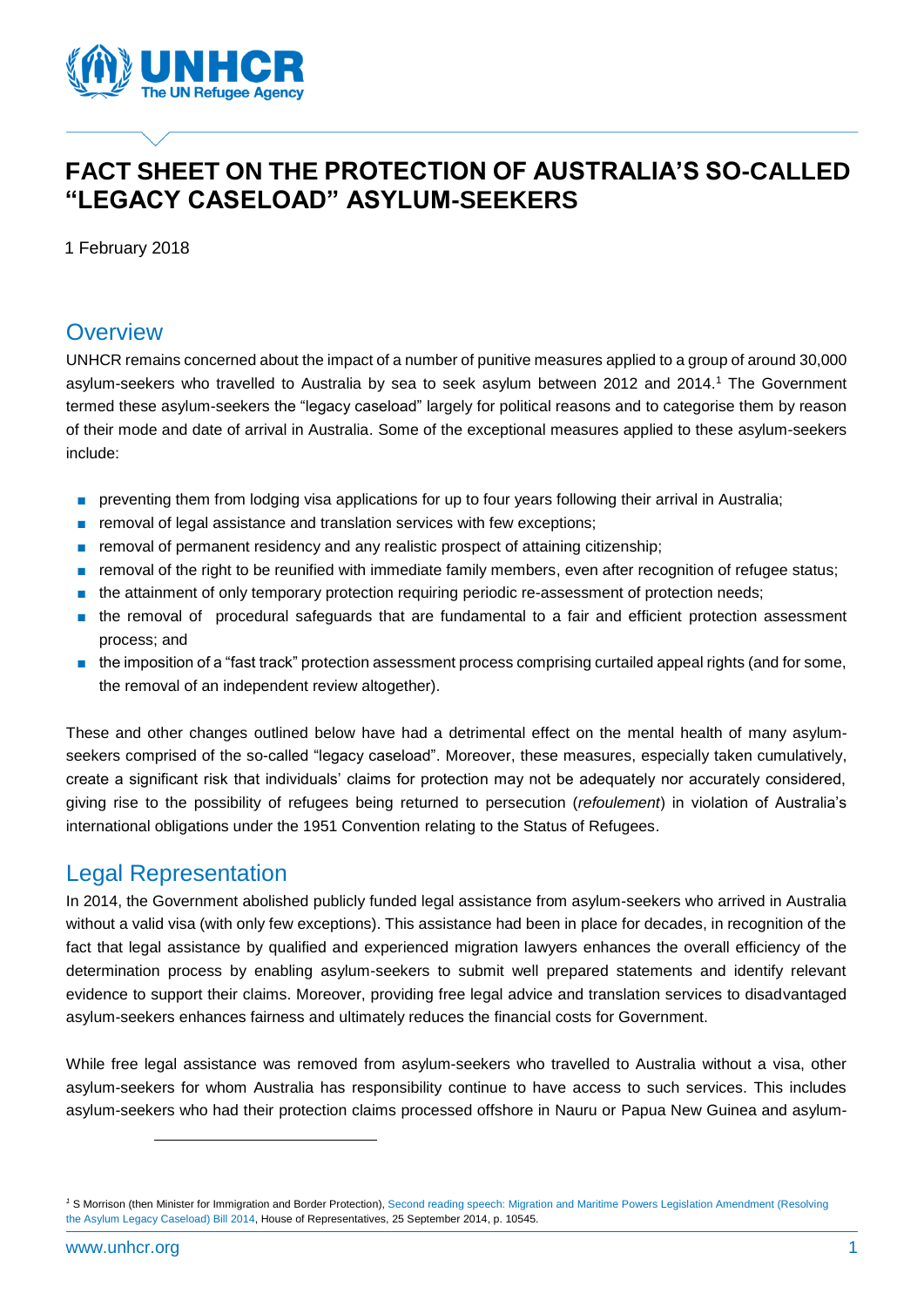

seekers who travelled to Australia on a valid visa (such as a tourist or student visa) and subsequently sought asylum. This constitutes discrimination between asylum-seekers depending on their mode of arrival.

Asylum-seekers face significant challenges when completing visa applications without legal assistance. They are often unable to articulate elements relevant to their claim because they do not understand Australia's complex immigration system and the prescriptive laws governing recognition of refugee status. Additionally, language and cultural barriers, poor mental health and incomplete disclosure as a result of trauma or a lack of trust with persons in positions of authority may impair engagement in the process. This may ultimately compromise the accuracy of the decision.

Importantly, the provision of funded legal assistance and interpreting services also enables asylum-seekers to understand procedures resulting in appropriate engagement in the process and the ability to meet applicable time frames. This is particularly relevant for the processing of the so-called "legacy caseload", where strict application deadlines were imposed. While community legal centres and other pro bono legal service providers continue to assist as many asylum-seekers as possible in the absence of government funded legal services, there are many who will not have any access to legal services or insufficient support to navigate the processes. The consequences for such persons are potentially grave.

#### **Recommendation**

■ All asylum-seekers in need must have access to government-funded legal representation and adequate interpreting services throughout the refugee status determination process.

### Imposition of Deadlines

After being precluded from applying for asylum from 2012 for up to four years, the Australian Government announced in May 2017 that any of the so-called "legacy caseload" asylum-seekers who did not apply for protection visas by 1 October 2017 would be unable to apply for any kind of visa, would have government income support cut and would be deemed to have forfeited any claim to protection. <sup>2</sup> Around 70 individuals did not lodge an application before the deadline for a variety of reasons, including lack of access to legal assistance. Whether an asylum-seeker will be permitted to subsequently lodge an application for a protection visa or whether they will be removed from Australia is a decision that now ultimately rests personally with the Minister.

In late 2017, the Department of Home Affairs (the Department) began returning asylum-seekers from Australia who had not lodged an application by the 1 October 2017 deadline. The return of asylum-seekers whose claim for international protection has not been considered on its merits presents a serious risk of return to danger or persecution. UNHCR continues to seek assurances from the Government of Australia that asylum-seekers will not be removed back to their country of origin and that they will have access to Australia's national asylum procedures.

#### **Recommendation**

■ All asylum-seekers to be granted access to Australia's national asylum procedures and all involuntary removal of asylum-seekers to be in accordance with Australia's international legal obligations.

*<sup>2</sup>* P Dutton, "*Lodge or leave - [Deadline for illegal maritime arrivals to claim protection](http://minister.homeaffairs.gov.au/peterdutton/2017/Pages/deadline-for-illegal-maritime-arrivals-to-claim-protection.aspx)*", media release, 21 May 2017.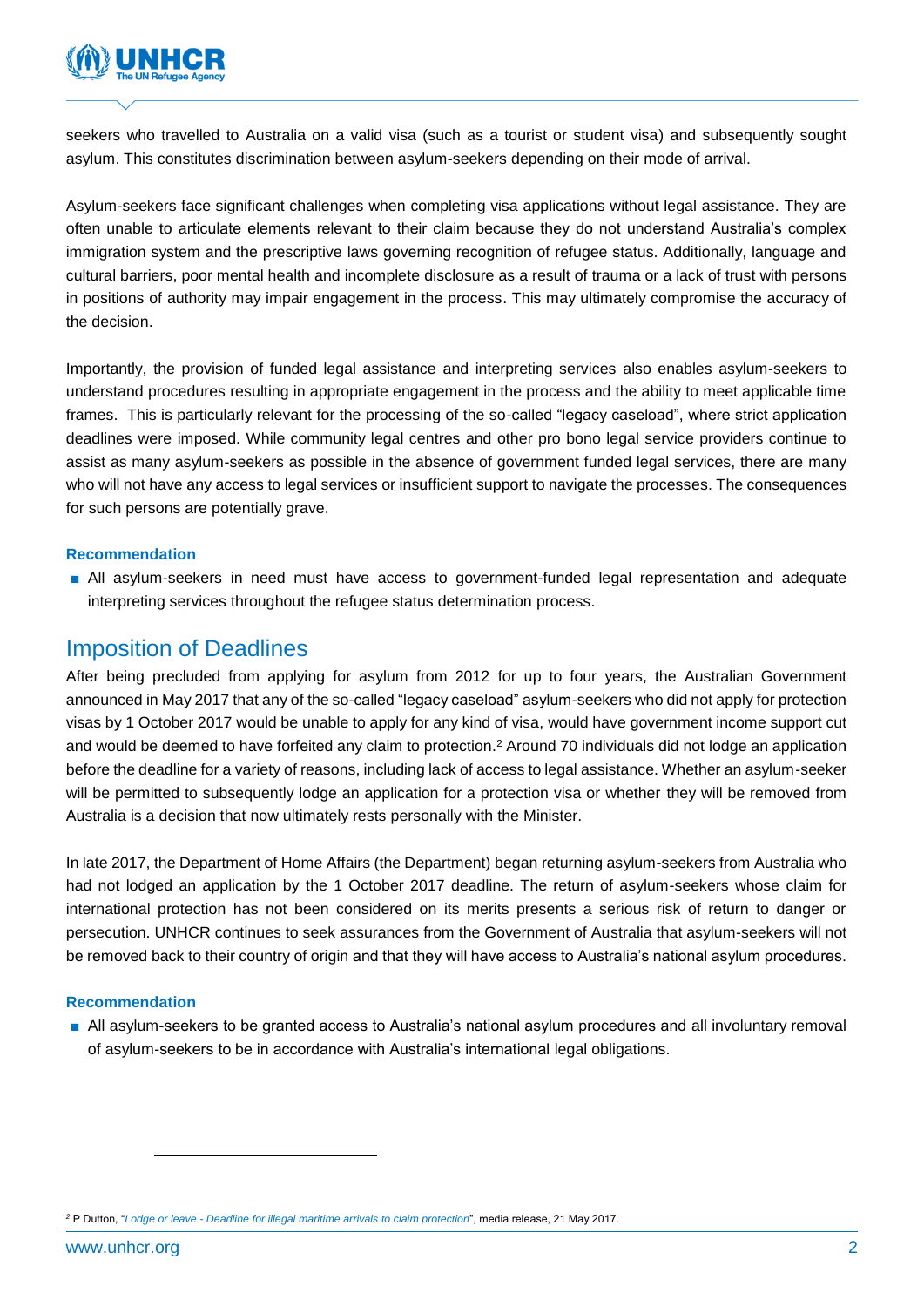

### Mental Health and Protection Assessments

Asylum-seekers in the so-called "legacy caseload" are required to undertake a series of tasks to complete the assessment of their claims. The tasks associated with protection assessment require various psychological abilities, for example: to attend to and accurately comprehend questions during an extended interview; to recall events that are legally relevant and to draw on specific knowledge and experiences.

The psychological abilities required to undertake the protection assessment process may be impaired by: mental illness; psychological trauma; acquired brain injury; neurological disorders; intellectual and developmental disabilities; substance abuse; medications affecting mental state and physical illness. When an asylum-seeker's psychological abilities are reduced, the fairness and accuracy of the protection assessment may be compromised unless each stage of the process is informed by their mental state and cognitive abilities.

Many asylum-seekers in the so-called "legacy caseload" suffer from clinically diagnosable mental disorders including depressive disorders and Post-Traumatic Stress Disorder. Other factors including indefinite family separation, prolonged periods of uncertainty, the imposition of strict timeframes, and negative political rhetoric influencing community perceptions have all contributed to the erosion of resilience and the mental health deterioration of this group of asylum-seekers.<sup>3</sup>

It is critical that any psychological vulnerability is identified as early as possible so that treatment can be provided and assessment processes can be modified to enable effective engagement in the assessment process. It is also critical that assessments are considered in the context of any psychological evidence (attainable from a variety of sources).

#### **Recommendation**

- The protection assessment process must be informed by the applicant's mental state and cognitive abilities at every stage of the process to ensure a fair and accurate outcome; and
- Every stage of the protection assessment process should be conducted in accordance with UNHCR's *Guidance [Note on the Psychologically Vulnerable Applicant in the Protection Visa Assessment Process.](http://www.unhcr.org/en-au/5a127e907/guidance-note-on-the-psychologically-vulnerable-applicant-in-the-protection)*

## The Fast Track Assessment Process

The fast track assessment process is an expedited process for deciding visa applications lodged by asylum-seekers who arrived in Australia on or after 13 August 2012 but before 1 January 2014 and who were not taken offshore to Nauru or Papua New Guinea to have their asylum claims assessed. This process includes shorter timeframes at first instance for responding to requests for information and a limited form of merits review of refusal decisions for eligible asylum-seekers.

UNHCR remains concerned by the lack of procedural safeguards in the fast track review process, established in April 2015. This new review process denies asylum-seekers the opportunity to attend a review hearing. Instead, the majority of reviews of negative first-instance decisions are conducted "on the papers", meaning on the written material before the reviewer. As asylum-seekers often arrive without documentation, it is important that they are given the opportunity to appear in person, particularly where the personal credibility of the applicant is at issue. This allows the review body to hear from and form a personal impression of the asylum-seeker and it gives the asylum-

 $\overline{a}$ 

*<sup>3</sup>* Procter, N, Kenny, M, and Grecj, C, *Lethal Hopelessness: Understanding and Responding to Asylum Seeker Mental Deterioration Shared Learning in Clinical Practice*, University of South Australia, Supplement – September 2016.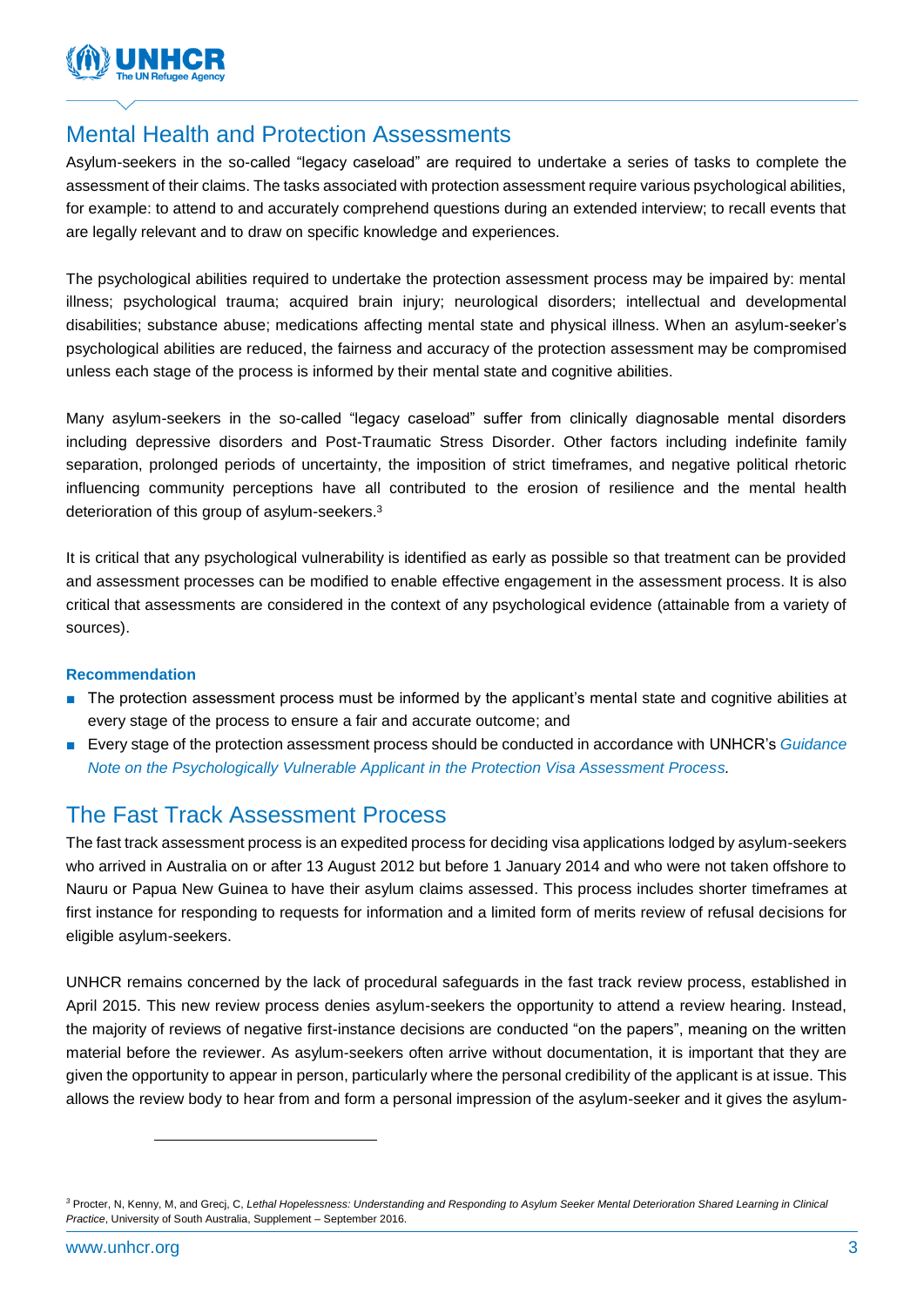

seeker the opportunity to address any negative credibility issues or variations in facts raised in the first-instance decision.

In addition, where normally an independent review process will consider a case afresh and enable new information and protection claims to be made, the fast track review process shifts the onus onto the asylum-seeker to provide a complete statement of claim and supporting documentary evidence to the Department. The review authority can only consider *new* information that was not before the Department in exceptional circumstances. The term 'exceptional circumstances' is not defined in the legislation nor have guidelines been issued to inform the parameters of the term. In practice, the review body has adopted a restrictive interpretation of this criterion in order to ensure the review process is as streamlined and quick as possible. However, in practice some asylum-seekers will be extremely reluctant to disclose their personal experiences to a Department case officer, feared as a person in authority, especially if they do not build rapport with the asylum-seeker or where such claims involve sexual or gender based violence. In such circumstances, it is critical that the independent review process facilitate consideration of such claims and any supporting documentary evidence.

Some asylum-seekers will be excluded from merits review altogether. For instance, where the Department assesses an asylum-seeker's claims to be 'manifestly unfounded', where the applicant has relied upon a 'bogus document', or had access to effective protection in another country. The Department has adopted a restrictive interpretation of the latter and denied merits review to asylum-seekers who have had their claims for asylum rejected in another country irrespective of the time that may have passed or any differences in the protection claims or circumstances that were considered by the other country. As noted by the Australian Parliamentary Joint Committee on Human Rights, the exclusion of merits review for such asylum-seekers "is incompatible with Australia's obligations of non-*refoulement*".<sup>4</sup>

The fast track review process was created on the presumption that asylum-seekers would have already had ample opportunity to present all their claims and supporting evidence before a first instance decision is made by the Department. However, in the context of other policy changes designed to deter future arrivals, such as the removal of free legal assistance and interpreting services, the imposition of strict deadlines and prolonged family separation, it is apparent that the fast track review process is inadequate and lacks appropriate safeguards and flexibility to ensure a fair and efficient protection assessment process to identify persons in need of international protection.

#### **Recommendation**

■ Amend the law to repeal the fast track assessment process, which does not contain key procedural safeguards and denies certain categories of asylum-seekers the right to access any form of merits review.

### Temporary Protection Outcomes

UNHCR is deeply concerned that refugees in the so-called "legacy caseload" are not provided permanent protection in Australia. Refugees who are granted temporary protection for three or five years have no access to family reunification, including immediate family members such as partners and children and do not have the right to depart and re-enter Australia. Moreover, upon expiry of a temporary protection visa, refugees are required to undergo a re-assessment of their refugee status. Such periodic re-assessment of protection needs hinders a refugee's ability to integrate and rebuild their life, and thus contribute to the community and ultimately find an enduring solution to their plight.

*<sup>4</sup>* Parliamentary Joint Committee on Human Rights, *[Fourteenth Report of the 44th Parliament,](https://www.aph.gov.au/Parliamentary_Business/Committees/Joint/Human_Rights/Scrutiny_reports/2014/Fourteenth_Report_of_the_44th_Paliament)* 28 October 2014, p. 88.